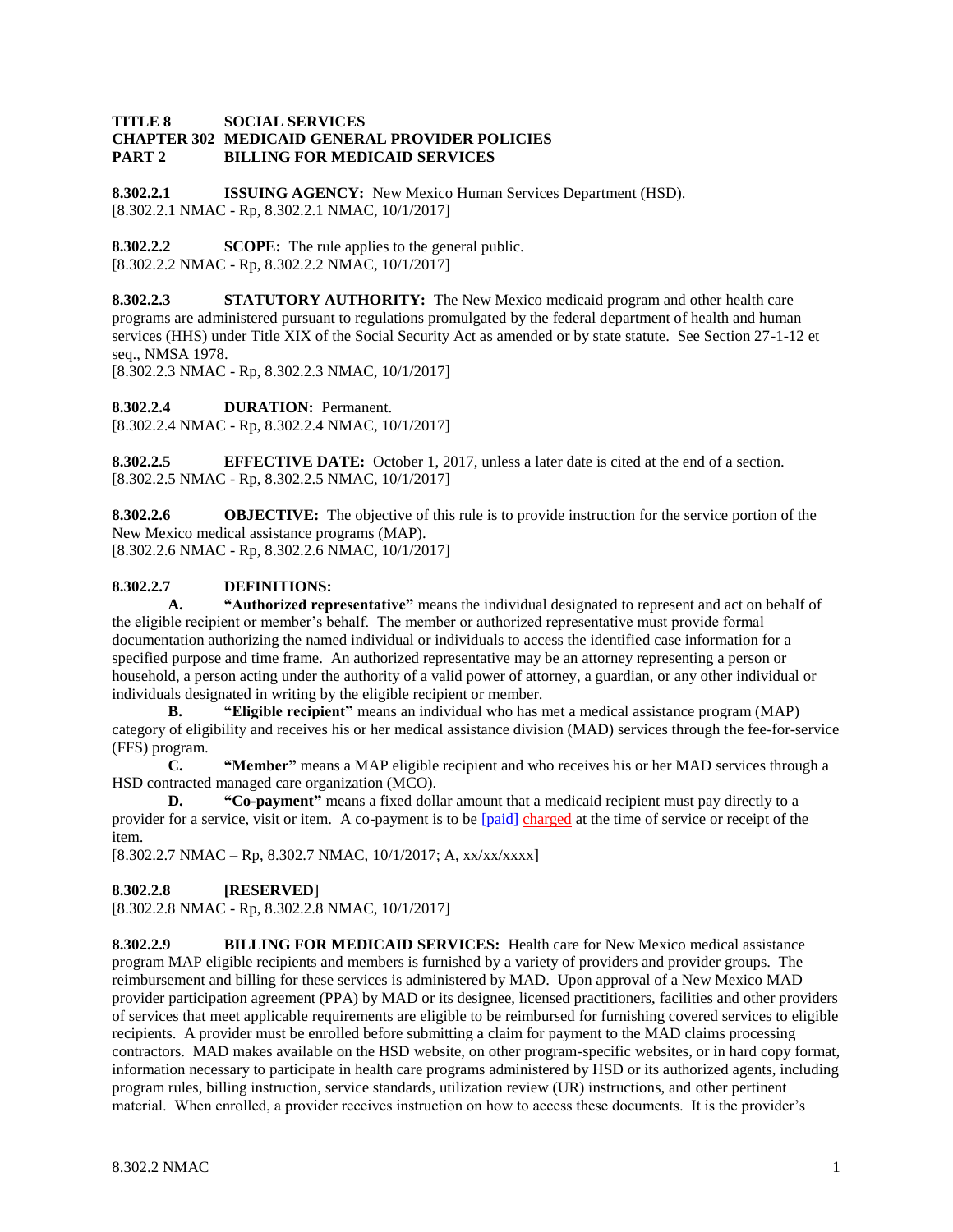responsibility to access these instructions, to understand the information provided and to comply with the requirements. MAD makes available on the HSD website, on other program specific websites, or in hard copy format, information necessary to participate in health care programs administered by HSD or its authorized agents, including program rules, billing instructions, service standards, UR instructions, and other pertinent material. To be eligible for reimbursement, a provider must adhere to the provisions of the MAD PPA and all applicable statutes, regulations, rules, billing instructions, service standards, UR instructions, and executive orders. MAD or its selected claims processing contractor issues payments to a provider using electronic funds transfer (EFT) only. Providers must supply necessary information in order for payment to be made. See 8.308.14 NMAC for additional MCO provider responsibilities.

[8.302.2.9 NMAC - Rp, 8.302.2.9 NMAC, 10/1/2017]

### **8.302.2.10 BILLING INFORMATION:**

**A. Billing for services:** MAD only makes payment to a provider or to the following individuals or organizations for services:

**(1)** a government agency or third party with a court order, based on a valid provider payment assignment; see 42 CFR Section 447.10(d)(e); or

**(2)** a business agent, such as billing service or accounting firm that provides statements and receives payment in the name of the provider; the agent's compensation must be related to the cost of processing the claims and not based on a percentage of the amount that is billed or collected or dependent upon collection of the payment.

**B. Billing for services from group practitioners or employers of practitioners:** MAD may make payments to a group practice and to an employer of an individual practitioner if the practitioner is required to turn over his fees to the employer as a condition of employment. See 42 CFR 447.10(g) (2) (3). MAD may make payments to a facility where the services are furnished or to a foundation, plan, or similar organization operating as an organized health care delivery system if the facility, foundation, plan, or organization is required by contract to submit claims for an individual practitioner.

**C. Billing for referral services:** A referring provider must submit to the provider receiving the referral, specimen, image, or other record, all information necessary for the provider rendering the service to bill MAD within specified time limits. An eligible recipient or their authorized representative or MAD is not responsible for payment if the provider rendering the service fails to obtain this information from the referring provider. Ordering, referring, prescribing, rendering and attending providers must participate in a MCO or the MAD (FFS) program, or otherwise be identifiable as a participating, out-of-network, or in-network provider for services, as determined by MAD.

**D. Hospital-based services:** For services that are hospital based, the hospital must provide MAP recipient eligibility and billing information to providers of services within the hospital, including professional components, hospital emergency room (ER) physicians, hospital anesthesiologists, and other practitioners for whom the hospital performs admission, patient registration, or the patient intake process. An eligible recipient, member or his or her authorized representative, or MAD is not responsible for payment if the hospital-based provider does not obtain this information from the hospital as necessary to bill within the specified time limits.

**E. Coordinated service contractors:** Some MAD services are managed by a coordinated service contractor. Contracted services may include behavioral health services, dental services, physical health services, transportation, pharmacy or other benefits as designated by the MAD. The coordinated service contractor may be responsible for any or all aspects of program management, prior authorization, (UR), claims processing, and issuance of remittance advices and payments. A provider must submit claims to the appropriate coordinated service contractor as directed by MAD.

**F. Reporting of service units:** A provider must correctly report service units.

**(1)** For current procedural terminology (CPT) codes or healthcare common procedural coding system (HCPCS) codes that describe how units associated with time should be billed, providers are to follow those instructions.

**(2)** For CPT or HCPCS for services for which the provider is to bill 1 unit per 15 minute or per hour of service, the provider must follow the chart below when the time spent is not exactly 15 minutes or one hour.

| time spent          | number of 15-minute units | number of 1-hour units that |
|---------------------|---------------------------|-----------------------------|
|                     | that may be billed        | may be billed               |
| Less than 8 minutes |                           |                             |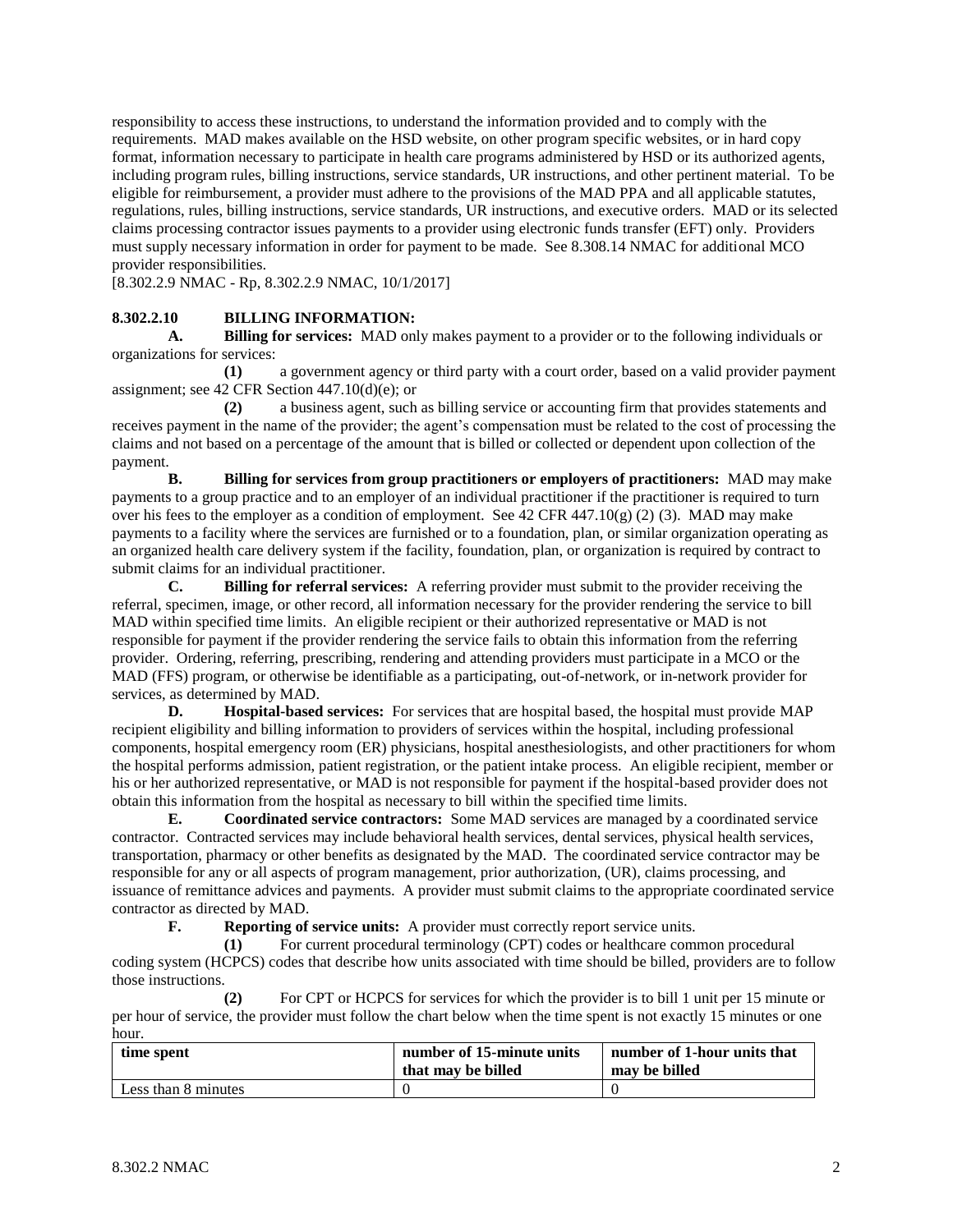|                               | services that are in their<br>entirety less than 8 minutes<br>cannot be billed. | services that are in their<br>entirety less than 8 minutes<br>cannot be billed |
|-------------------------------|---------------------------------------------------------------------------------|--------------------------------------------------------------------------------|
| 8 minutes through 22 minutes  |                                                                                 | .25                                                                            |
| 23 minutes through 37 minutes |                                                                                 |                                                                                |
| 38 minutes through 52 minutes |                                                                                 | .75                                                                            |
| 53 minutes through 67 minutes |                                                                                 |                                                                                |
| 68 minutes through 82 minutes |                                                                                 | 1.25                                                                           |
| 83 minutes through 97 minutes |                                                                                 | 1.5                                                                            |

**(3)** Only time spent directly working with an eligible recipient or member to deliver treatment services is counted toward the time codes.

**(4)** Total time spent delivering each service using a timed code must be recorded in the medical record of each eligible recipient or member. If services provided are appropriately described by using more than one CPT or HCPCS code within a single calendar day, then the total number of units that can be billed is limited to the total treatment time. Providers must assign the most units to the treatment that took the most time.

**(5)** The units for codes do not take precedence over centers for medicare and medicaid services (CMS) national correct coding initiative (NCCI).

**(6)** Anesthesia units must be billed according to 8.310.3 NMAC.

**(7)** Units billed by a home and community-based services waiver provider, a behavioral health provider, an early intervention provider, and all rehabilitation services providers must also follow the requirements of this section unless exceptions are specifically stated in published MAD program rules or provider billing instructions.

**G.** MAD [has established] requires co-payments [for specified groups of eligible recipients and members] for specific services under the medicaid managed care program. [Exemptions and limits apply to the collection of co-payments.] The rules for medicaid managed care co-payments, including the co-payment amounts, co-payment exemptions, provider responsibilities, and member rights and responsibilities, are detailed at 8.308.14 NMAC.

[**(1) Provider responsibilities for collection of co-payments:**

The professional provider is responsible for collecting any applicable payments due for any outpatient visit or service provided, including a physician, other practitioner, clinic, urgent care, dental, outpatient therapy, or behavioral health session or visit.

**(b)** The hospital provider is responsible for collecting any applicable co-payments due for any inpatient services provided.

**(c)** The pharmacy is responsible for collecting any co-payments due for drug items dispensed.

**(d)** The provider may not deny covered care or services to an eligible recipient or member because of the eligible recipient or member's inability to pay the co-payment amount at the time of service. The eligible recipient or member remains liable for the co-payment. The provider may attempt to collect the copayment amount at a later appointment or by billing the eligible recipient or member.

**(e)** After an eligible recipient or member's assistance unit has reached the maximum out-of-pocket cost sharing limit (five percent of the eligible recipient or member's family's income, calculated on a quarterly basis), a provider shall reimburse any co-payments that it has collected from the eligible recipient or member in excess of the maximum out-of-pocket co-payment limit. This includes anytime a provider receives a remittance advice indicating that the co-payment was not deducted from the reimbursement.

**(f)** A provider is required to report the co-payment amount charged on the CMS-1500, UB, or pharmacy claim form or their corresponding electronic billing transactions.

**(g)** When a co-payment is applied to a claim, a provider shall accept the amounts paid by MAD or the MCO plus the applicable co-payment as payment in full.

**(h)** A provider may not impose more than one type of co-payment for any **(2) Provider to understand the application of co-payments:** The provider is responsible for understanding and applying the rules for co-payments, including when to contact the payer to determine if a co-<br>payment is applicable for the service for the specific eligible recipient or member. service for the specific eligible recipient or member.

**(a)** Co-payments are not applied when one or more of the following conditions are met: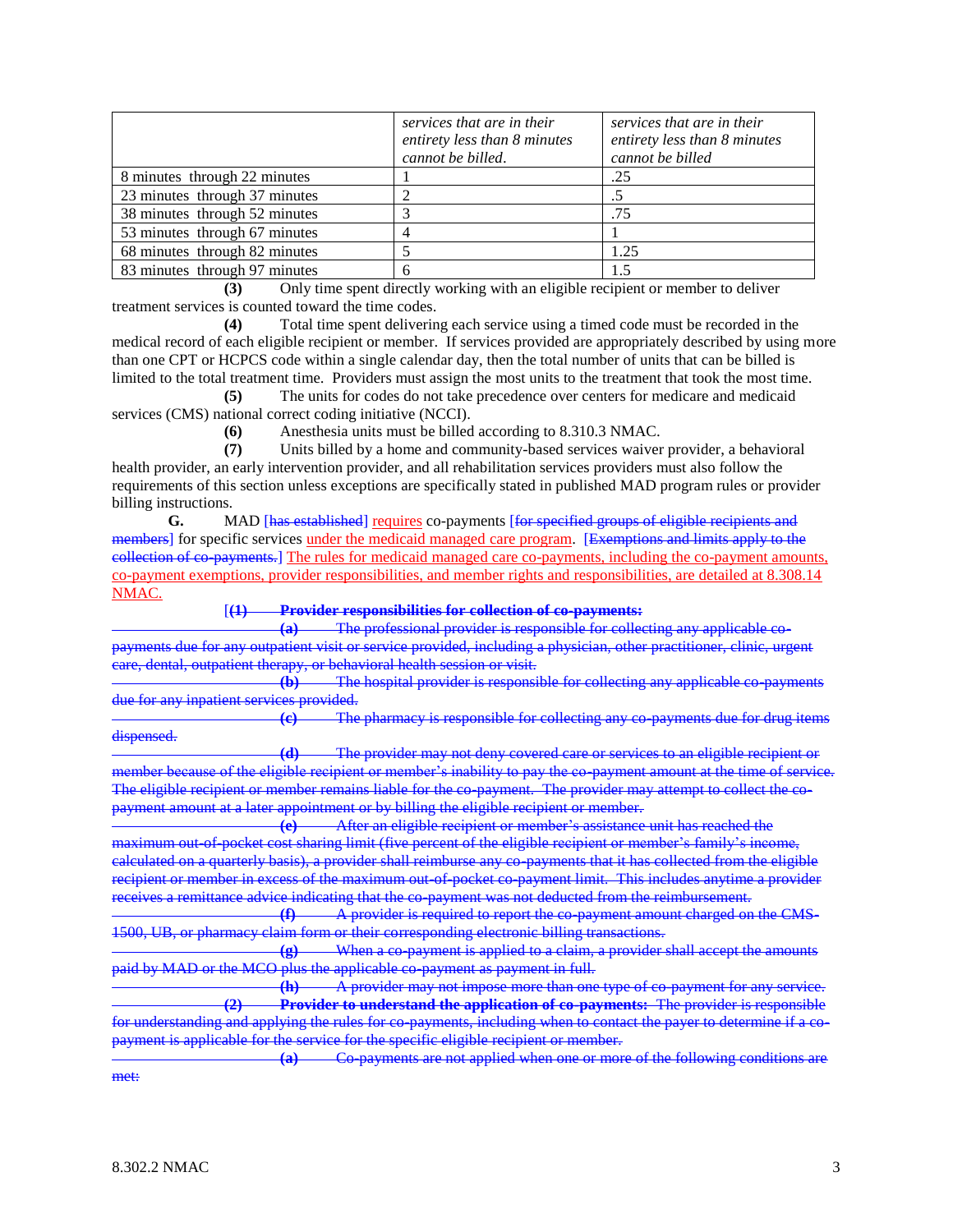**(i)** the service is a medicare claim or medicare advantage claim, or follows other insurer payment, so the payment is therefore toward a deductible, co-insurance, or co-payment determined by the primary payer; **(ii)** the eligible recipient or member is a native American; **(iii)** the service is rendered by an Indian health service (IHS), tribal 638, or urban Indian facility regardless of the race of the eligible recipient or member; **(iv)** the service is for an eligible recipient enrolled in hospice; **(v)** the recipient is under age 21 and has only presumptive eligibility (PE) at the time of service; **(vi)** the maximum family out-of-pocket cost sharing limit has been reached; **(vii)** the service was rendered prior to any eligibility being established including when eligibility is retroactively established to the time period of the service; **(viii)** the eligible recipient or member is in foster care or has an adoption category of eligibility; **(ix)** the eligible recipient or member resides in a nursing facility or a facility for individuals with intellectual disabilities (IID), has a level of care determination or nursing facility care, or other residential care, or for community benefits, or for a home and community-based services waiver; **(x)** the service is not for a MAP category of eligibility such as the department of health children's medical services program; **(xi)** the service is a provider preventable condition or is solely to treat a provider preventable condition; or **(xii)** the eligible recipient, member or service is exempt from co-payment as otherwise described in these rules. **(b)** Co-payments are not applied when the services are one of the following: **(i)** family planning services, procedures drugs, supplies, or devices; **(ii)** preventive services (well child checks, vaccines, preventive dental cleanings/exams, periodic health exams) unless treatment is rendered; or **(iii)** prenatal and postpartum care and deliveries, and prenatal drug items. **(3) Payment of claims with applicable co-payments: (a)** Payment to the provider will be reduced by the amount of an eligible recipient or member's applicable cost sharing obligation, regardless of whether the provider has collected the payment. **(b)** A provider may not adopt a policy of waiving all MAD co-payments or use such a policy to prom **(4) Children's health insurance program (CHIP) co-payment requirement:** Eligible recipients or members whose benefits are determined using criteria for CHIP are identified by their category of<br>eligibility. The following co-payments apply to CHIP eligible recipients or members: co-payments apply to CHIP eligible recipients or member **(a)** \$2 per prescription; applies to prescription and non-prescription drug items; **(b)** \$5 per outpatient visit, including physician or other practitioner visits, therapy sessions, and behavioral health **(c)** \$5 per dental visit, unless all the services are preventive services; and **(d)** \$25 per inpatient hospital admission unless the hospital is receiving the eligible recipient or member as a transfer from another hospital. **(5) Working disabled individual's copayment requirements (WDI):** Eligible recipients or members whose benefits are determined using criteria for WDI are identified by their category of eligibility. The following co-payments apply to WDI eligible recipients or members: **(a)** \$3 per prescription; applies to prescription and non-prescription drug items; **(b)** \$7 per outpatient visit, including physician or other practitioner visits, therapy sessions, and behavioral health **(c)** \$7 per dental visit, unless all the services are preventive services; and **(d)** \$30 per inpatient hospital admission unless the hospital is receiving the eligible recipient or member as a transfer from another hospital.] **H. Billing state gross receipts tax:** For providers subject and registered to pay, gross receipts tax, the provider may include gross receipt tax in the billed amount when the tax applies to the item or service. The provider may only bill tax to the extent the tax is also charged to the general public. A provider may not include gross receipts tax in the billed amount when the provider is not obligated to pay gross receipts tax to the state.

[8.302.2.10 NMAC - Rp, 8.302.2.10 NMAC, 10/1/2017; A, xx/xx/xxxx]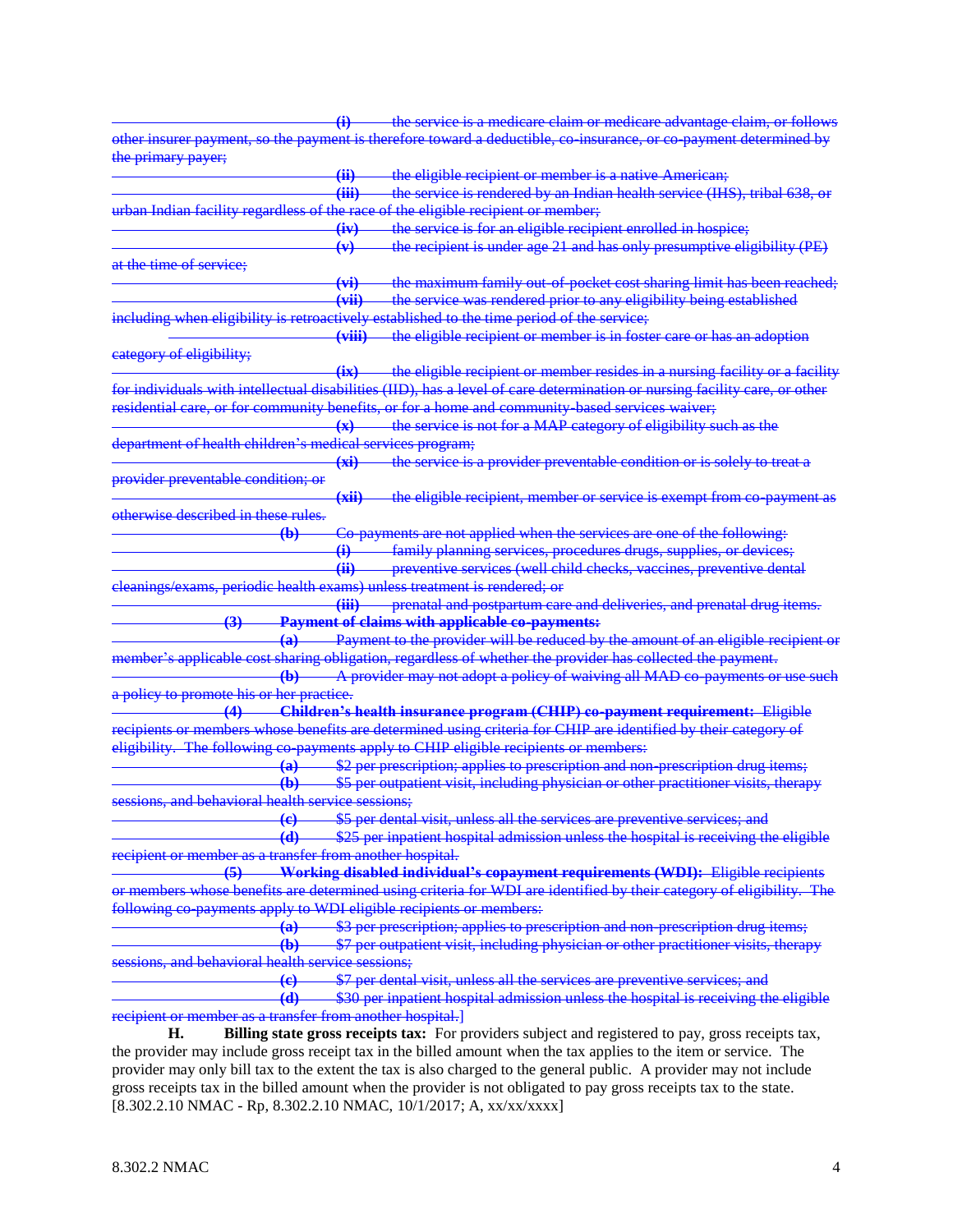## **8.302.2.11 BILLING AND CLAIMS FILING LIMITATIONS:**

**A.** Claims must be received within the MAD filing limits as determined by the date of receipt by MAD or its selected claims processing contractor.

**(1)** Claims for services must be received within 90 calendar days of the date of service unless an alternative filing limit is stated within this section.

**(2)** Inpatient hospital and other inpatient facility claims must be received within 90 calendar days of the date of the eligible recipient or member's discharge, transfer, or otherwise leaving the facility.

**(3)** When the provider can document that a claim was filed with another primary payer including medicare, a HSD contracted MCO, medicare replacement plans, or another insurer, the claim must be received within 90 calendar days of the date the other payer paid or denied the claim as reported on the explanation of benefits or remittance advice of the other payer, not to exceed 210 calendar days from the date of service. It is the provider's responsibility to submit the claim to another primary payer within a sufficient timeframe to reasonably allow the primary payer to complete the processing of the claim and also meet the MAD timely filing limit. Denials by the primary payer due to the provider not meeting administrative requirements in filing the claim must be appealed by the provider to the primary payer. MAD only considers payment for a claim denied by the other primary payer when under the primary payer's plan the eligible recipient or member is not eligible, the diagnosis, service or item is not within the scope of the benefits, benefits are exhausted, pre-existing conditions are not covered, or out-of-pocket expenses or the deductibles have not been met. MAD will evaluate a claim for further payment including payment toward a deductible, co-insurance, co-payment or other patient responsibility. Claims for payment towards a deductible, co-insurance, co-payment or other patient responsibility also must be received within 90 calendar days of the date of the other payer's payment, not to exceed 210 calendar days from the date of service.

**(4)** For an eligible recipient or member for whom MAD benefits were not established at the time of service but retroactive eligibility has subsequently been established, claims must be received within 90 calendar days of the date the eligibility was added to the eligibility record of MAD or its selected claims processing contractor.

**(5)** For a provider of services not enrolled as a MAD provider at the time the services were rendered, including a provider that is in the process of purchasing an enrolled MAD provider entity such as a practice or facility, claims must be received within 90 calendar days of the date the provider is notified of the MAD approval of the PPA, not to exceed 210 calendar days from the date of service. It is the provider's responsibility to submit a PPA within a sufficient timeframe to allow completion of the provider enrollment process and submission of the claim within the MAD timely filing limit.

**(6)** For claims that were originally paid by a HSD contracted MCO from which the capitation payment is recouped resulting in recoupment of a provider's claim by the MCO, the claim must be received within 90 calendar days of the recoupment from the provider.

**(7)** For claims that were originally paid by MAD or its selected claims processing contractor and subsequently recouped by MAD or its selected claims processing contractor due to certain claims conflicts such as overlapping duplicate claims, a corrected claim subsequently submitted by the provider must be received within 90 calendar days of the recoupment.

**B.** The provider is responsible for submitting the claim timely, for tracking the status of the claim and determining the need to resubmit the claim.

**(1)** Filing limits are not waived by MAD due to the providers inadequate understanding of the filing limit requirements or insufficient staff to file the claim timely or failure to track pending claims, returns, denials, and payments in order to resubmit the claim or request an adjustment within the specified timely filing limitation.

**(2)** A provider must follow up on claims that have been transmitted electronically or hard copy in sufficient time to resubmit a claim within the filing limit in the event that a claim is not received by MAD or its selected claims processing contractor. It is the provider's responsibility to re-file an apparently missing claim within the applicable filing limit.

**(3)** In the event the provider's claim or part of the claim is returned, denied, or paid at an incorrect amount, the provider must resubmit the claim or an adjustment request within 90 calendar days of the date of the return, denial or payment of an incorrect amount, that was submitted in the initial timely filing period. This additional 90 calendar day period is a one-time grace period following the return, denial or mis-payment for a claim that was filed in the initial timely filing period and is based on the remittance advice date or return notice. Additional 90 calendar day grace periods are not allowed. However, within the 90 calendar day grace period the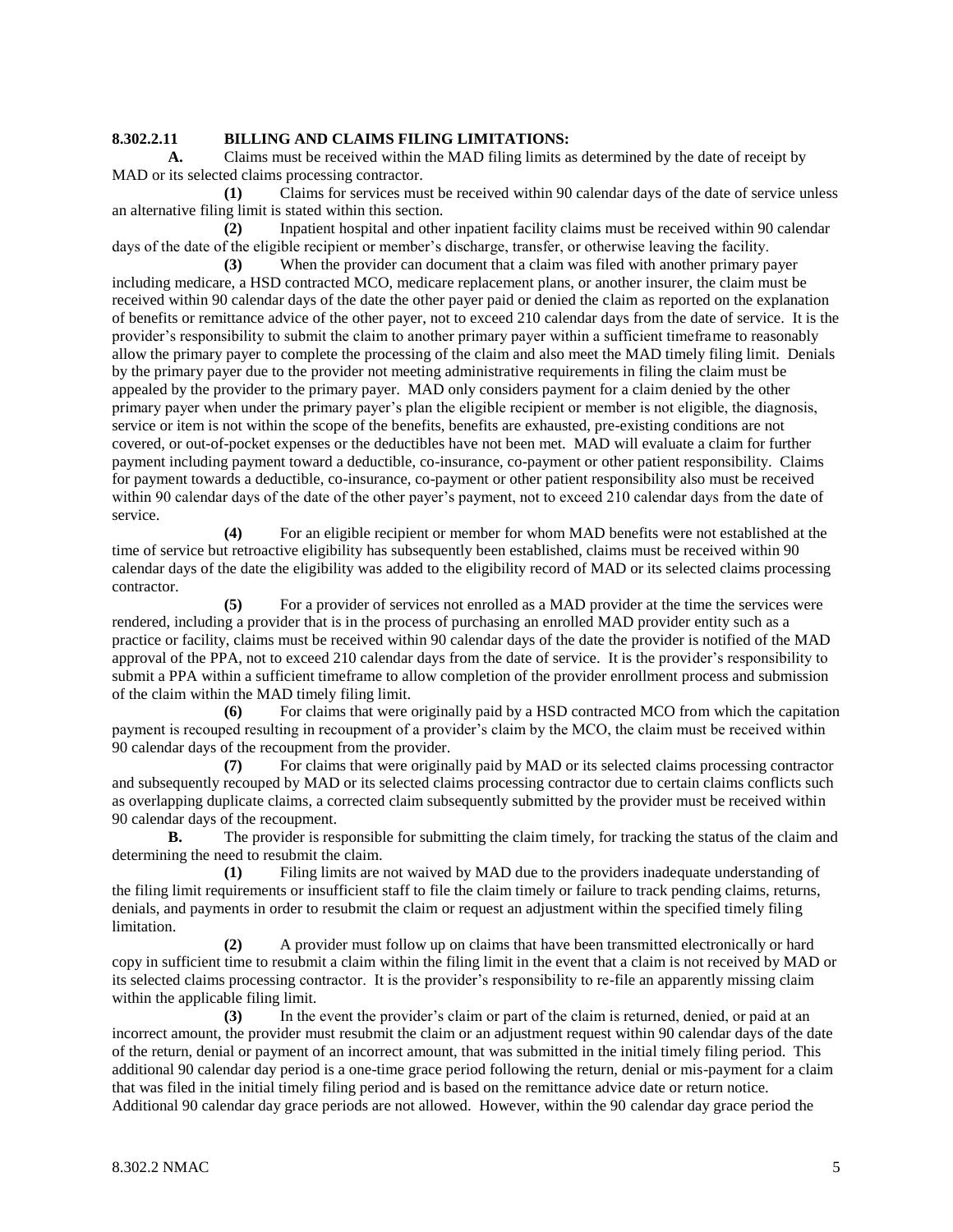provider may continue to resubmit the claim or adjustment requests until the 90 calendar day grace period has expired.

**(4)** Adjustments to claims for which the provider feels additional payment is due, or for which the provider desires to change information previously submitted on the claim, the claim or adjustment request with any necessary explanations must be received by MAD or its selected claims processing contractor with the provider using a MAD-approved adjustment format and supplying all necessary information to process the claim within the one-time 90 calendar day allowed grace period.

**C.** The eligible recipient, member or his or her authorized representative is responsible for notifying the provider of MAP eligibility or pending eligibility and when retroactive MAP eligibility is received. When any provider including an enrolled provider, a non-enrolled provider, a MCO provider, and an out-of-network provider is informed of a recipient's MAP eligibility, the circumstances under which an eligible recipient, member or his or her authorized representative can be billed by the provider are limited.

**(1)** When the provider is unwilling to accept the eligible recipient as a (FFS) eligible recipient or a MCO member, the provider must provide the eligible recipient, member or his or her authorized representative written notification that they have the right to seek treatment with another provider that does accept a FFS eligible recipient or a MCO member. It is the provider's responsibility to have the eligible recipient, member or his or her authorized representative receive and sign a statement that they are aware the proposed service may be covered by MAD if rendered by an approved MAD or MCO provider and that by authorizing a non-approved provider to render the service, they agree to be held financially responsible for any payment to that provider. A provider may only bill or accept payment for services from an eligible recipient, member or his or her authorized representative if all the following requirements are satisfied:

**(a)** The eligible recipient, member or his or her authorized representative is advised by the provider before services are furnished that he or she does not accept patients whose medical services are paid for by MAD.

**(b)** The eligible recipient, member or his or her authorized representative is advised by the provider regarding the necessity, options, and the estimated charges for the service, and of the option of going to a provider who accepts MAD payment.

**(2)** The eligible recipient or member is financially responsible for payment if a provider's claims are denied because of the eligible recipient, member or his or her authorized representative's failure to notify the provider of established eligibility or retroactive eligibility in a timely manner sufficient to allow the provider to meet the filing limit for the claim.

**(3)** When a provider is informed of MAP eligibility or pending eligibility prior to rendering a benefit, the provider cannot bill the eligible recipient, member or his or her authorized representative for the benefit even if the claim is denied by MAD or its selected claims processing contractor unless the denial is due to the recipient not being eligible for the MAP category of eligibility or the benefit, or item is not a MAD benefit. In order to bill the eligible recipient or member for an item or benefit that is not a MAD benefit, prior to rendering the benefit or providing the item the provider must inform the eligible recipient, member or his or her authorized representative the benefit is not covered by MAD and obtain a signed statement from the eligible recipient, member or his or her authorized representative acknowledging such notice. It is the provider's responsibility to understand or confirm the eligible recipient or member's MAD benefits and to inform the eligible recipient, member or his or her authorized representative when the benefit is not a MAD benefit and to inform the eligible recipient, member or his or her authorized representative.

**(4)** The provider must accept MAD payment as payment in full and cannot bill a remaining balance to the eligible recipient, member or his or her authorized representative other than a MAD allowed copayment, coinsurance or deductible.

**(5)** If the provider claim is denied, the provider cannot use a statement signed by the eligible recipient, member or his or her authorized representative to accept responsibility for payment unless such billing is allowed by MAD rules. It is the responsibility of the provider to meet the MAD program requirements for timely filing and other administrative requirements, to provide information to MAD or its selected claims processing contractor regarding payment issues on a claim, and to accept the decision of MAD or its selected claims processing contractor for a claim. The eligible recipient, member or his or her authorized representative does not become financially responsible when the provider has failed to meet the timely filing and other administrative requirements in filing a claim. The eligible recipient, member or his or her authorized representative does not become financially responsible for payment for services or items solely because MAD or its selected claims processing contractor denies payment for a claim.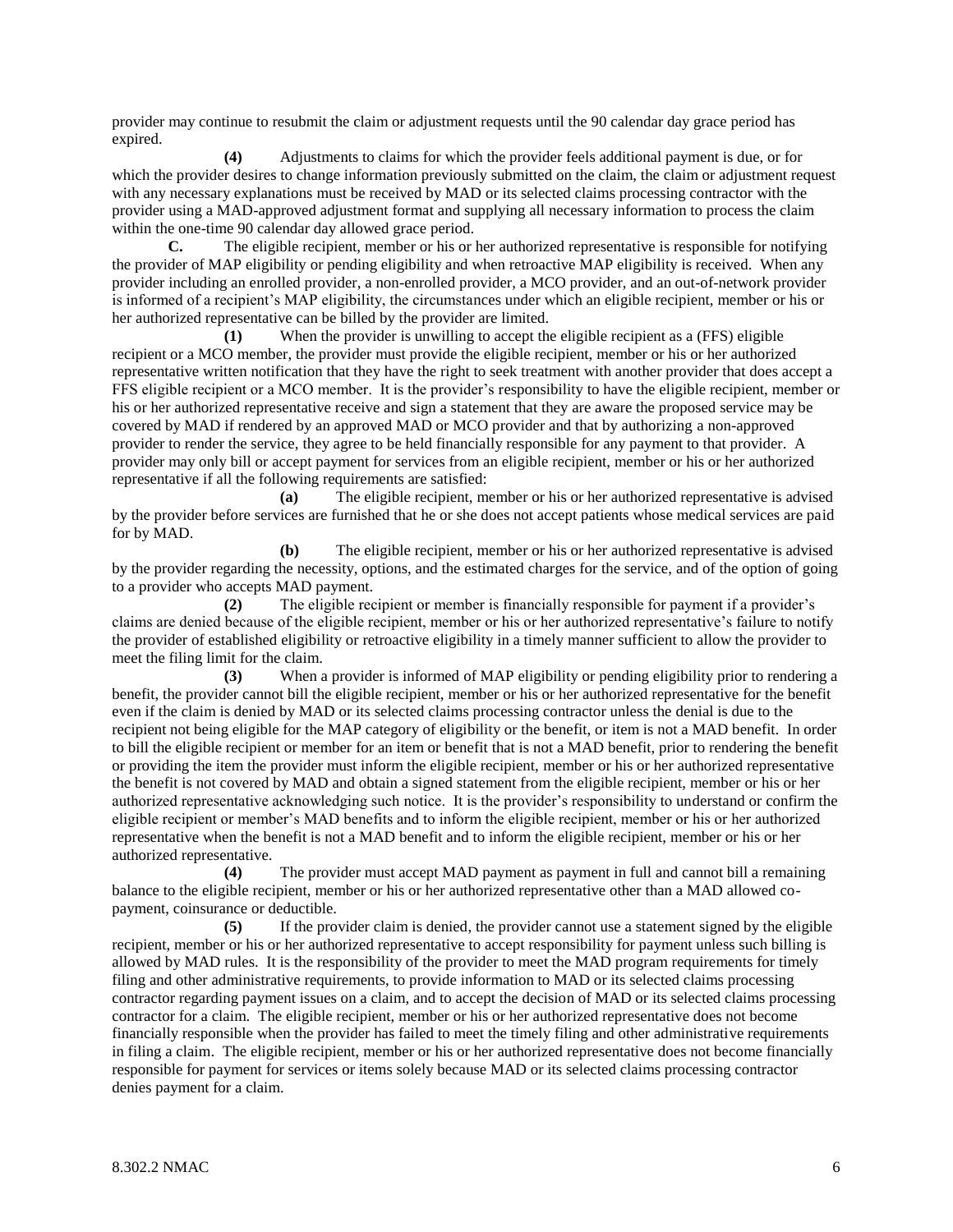**(6)** When a provider has been informed of MAP eligibility or pending eligibility of a recipient, the provider cannot turn an account over to collections or to any other entity intending to collect from the eligible recipient, member or his or her authorized representative. If a provider has turned an account over for collection, it is the provider's responsibility to retrieve that account from the collection agency and to accept the decision on payment of the claim by MAD or its selected claims processing contractor and to notify the eligible recipient or member.

**D.** The filing limit does not apply to overpayments or money being returned to MAD or its selected claims processing contractor.

**(1)** If a provider receives payment from another source, such as any insurance plan, or other responsible third party, after receiving payment from MAD, an amount equal to the lower of either the insurance payment or the amount paid through MAD must be remitted to MAD or its selected claims processing contractor third party liability unit, properly identifying the claim to which the refund applies.

**(2)** For claims for which an over-payment was made to the provider, the provider must return the overpayment to MAD or its selected claims processing contractor. For more details see 8.351.2 NMAC. The timely filing provisions for payments and adjustments to claims do not apply when the provider is attempting to return an overpayment.

**E.** MAD or its selected claims processing contractor may waive the filing limit requirement in the following situations:

**(1)** An error or delay on the part of MAD or its selected claims processing contractor prevented the claim from being filed correctly within the filing limit period. In considering waiver of a filing limit for a claim for this situation, MAD or its selected claims processing contractor will consider the efforts made by the provider to initially file the claim in a timely manner and the follow up efforts made to secure payment in a timely manner from the other payer.

**(2)** The claim was filed within the filing limit period but the claim is being reprocessed or adjusted for issues not related to the filing limit.

**(3)** The claim could not be filed timely by the provider because another payer or responsible party could not or did not process the claim timely or provide other information necessary to file the claim timely. In considering a waiver of the filing limit for a claim for this situation, MAD or its selected claims processing contractor will consider the efforts made by the provider to initially file the claim and to follow up on the payment from another payer or responsible party in order to attempt to meet the MAD filing limit.

**(4)** An eligible recipient or member for whom MAP or medicare eligibility was established by hearing, appeal, or court order. In considering a waiver of the filing limit for a claim for this situation, MAD or its selected claims processing contractor will consider the efforts made by the provider to file the claim timely after the hearing or court decision.

**(5)** The claim is being reprocessed by MAD or its selected claims processing contractor for issues not related to the provider's submission of the claim. These circumstances may include when MAD is implementing retroactive price changes, or reprocessing the claim for accounting purposes.

**(6)** The claim was originally paid but recouped by another primary payer. In considering a waiver of the filing limit for a claim for this situation, MAD or its selected claims processing contractor will consider the efforts made by the provider to file the claim timely after the recoupment.

**(7)** The claim is from a federal IHS facility operating within HHS which is responsible for native American health care or is a PL 93-638 tribally operated hospital and clinic which must be finalized within two years of the date of service.

**(8)** The claim is from a MAD school-based service program when providing services to an a eligible recipient or member through an individualized education plan or an individualized family service plan to which an initial filing limit of 90 calendar days is applied.

**F.** MAD is jointly funded through state and federal sources. Claims will not be processed when the federal standards are not met, thereby precluding federal financial participation in payment of the claim.

**G.** A provider may not bill an eligible recipient, member or his or her authorized representative for a service or item when a claim is denied due to provider error in filing the claim or failing to meet the timely filing requirements. It is the provider's responsibility to understand or verify the specific MAP category of eligibility in which an eligible recipient or member is enrolled, the covered or non-covered status of a service or item, the need for prior authorization for a service or item, and to bill the claim correctly and supply required documentation. The eligible recipient, member or his or her authorized representative cannot be billed by the provider when a claim is denied because these administrative requirements have not been met.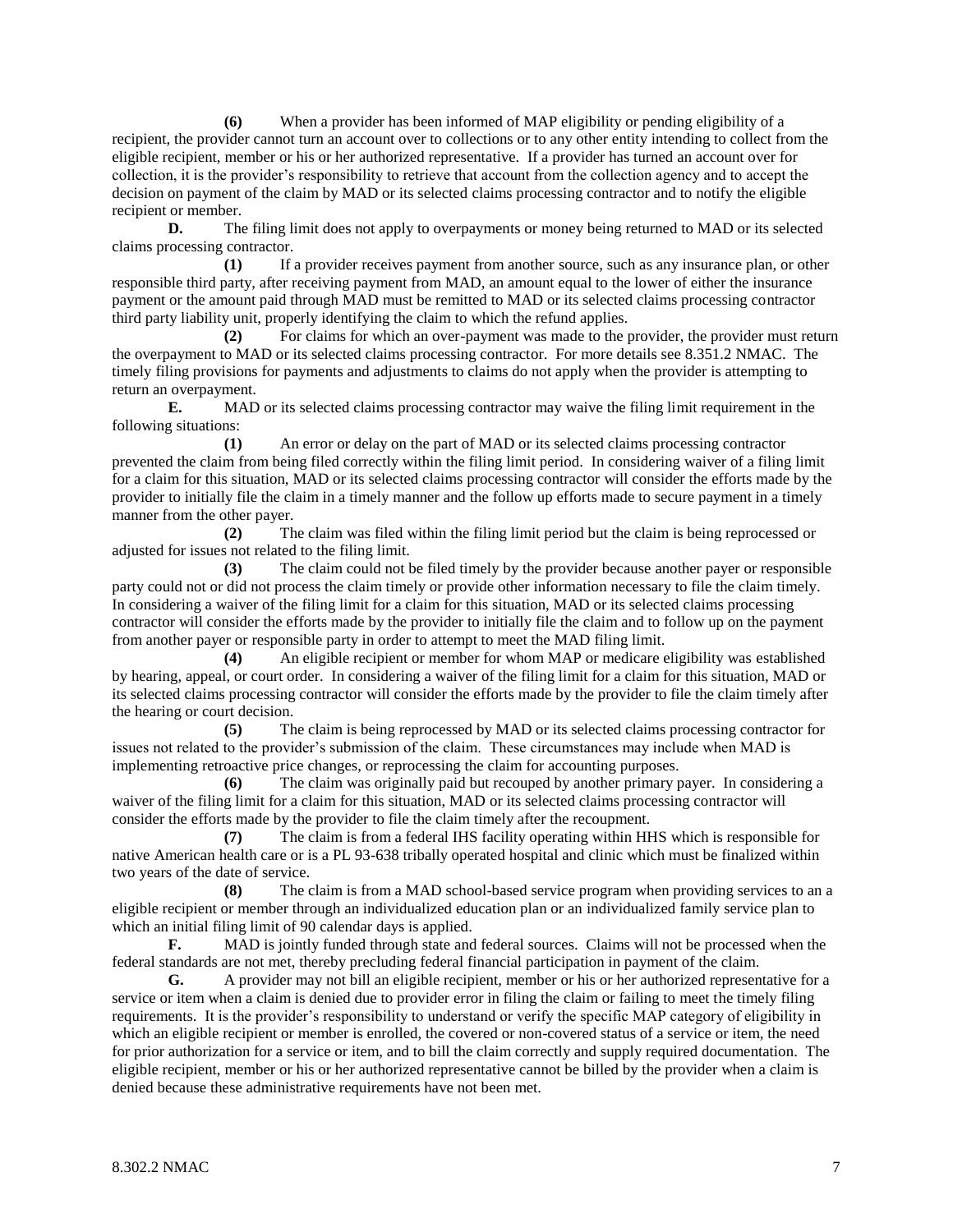**(1)** The provider cannot bill the eligible recipient, member or his or her authorized representative for a service or item in the event of a denial of the claim unless the denial is due to the recipient not being eligible for the MAD service; or if the service is not a MAD benefit, prior to rendering the service the provider informed the eligible recipient, member or his or her authorized representative that the specific service is not covered by MAD and obtained a signed statement from the eligible recipient, member or his or her authorized representative acknowledging such.

**(2)** The provider cannot bill the eligible recipient, member or his or her authorized representative for the service in the event that a payment is recouped by another primary payer and MAD or its selected claims processing contractor determines that the claim will not be reimbursed by MAD or its selected claims processing contractor.

**(3)** The provider cannot turn an account over to collections or to any other factor intending to collect from the eligible recipient, member or his or her authorized representative. If a provider has turned an account over to a collection agency, it is the provider's responsibility to retrieve that account back from the collection agency and to accept the decision on payment of the claim by MAD or its selected claims processing contractor.

**(4)** The provider cannot bill the eligible recipient, or member or his or her authorized representative for office tasks such as billing claims, checking eligibility, making referrals calls, in the form of either routine charges or as penalties including missed appointments, failure to cancel an appointment, failure to show eligibility card or similar charges unless specifically allowed by MAD rules.

**H.** When documentation is required to show the provider met applicable filing limits, the date a claim is received by MAD or its selected claims processing contractor will be documented by the date on the claim transaction control number (TCN) as assigned by MAD or its selected claims processing contractor. Documentation of timely filing when another third party payer, including medicare, is involved will be accepted as documented on explanation of benefits payment dates and reason codes from the third party. Documentation may be required to be submitted with the claim.

[8.302.2.11 NMAC - Rp, 8.302.2.11 NMAC, 10/1/2017]

**8.302.2.12 BILLING FOR DUAL-ELIGIBLE MEDICAID RECIPIENTS:** To receive payment for services furnished to an eligible recipient or member who is also entitled to medicare, a provider must first bill the appropriate medicare payer. The medicare payer pays the medicare covered portion of the bill. After medicare payment, MAD pays the amount the medicare payer determines is owed for co-payments, co-insurance and deductibles, subject to MAD reimbursement limitations. If a medically necessary service is excluded from medicare and it is a MAD covered benefit, MAD will pay for service. When the medicare payment amount exceeds the amount that MAD would have allowed for the service, no further payment is made for the coinsurance, deductible, or co-payment. The claim is considered paid in full. The provider may not collect any remaining portion of the medicare coinsurance, deductible, or co-payment from the eligible recipient or their authorized representative. For behavioral health professional services for which medicare part B applies to a "psych reduction" to the provider payment and increases the eligible recipient or member coinsurance rate, medicare coinsurance and deductible amounts are paid at an amount that allows the provider to receive eighty percent of the medicare allowed amount even if such amount exceeds the MAD allowed amount for the service. A provider must accept assignment on medicare claims for MAD eligible recipients and members. A provider who chooses not to participate in medicare or accept assignment on a medicare claim must inform the MAD eligible recipient, member or his or her authorized representative that the provider is not a medicare provider or will not accept assignment; and because of those provider choices, MAD cannot pay for the service. Additionally, the provider must inform the eligible recipient, member or his or her authorized representative of the estimated amount for which the eligible recipient or member will be responsible, that service is available from other providers who will accept assignment on a medicare claim, and identify an alternative provider to whom the eligible recipient or member may seek services. The provider cannot bill a dually eligible MAP recipient or member for a service that medicare cannot pay because the provider chooses not to participate in medicare, or which MAD cannot pay because the provider chooses not to accept assignment on a claim, without the expressed consent of the eligible recipient, member or his or her authorized representative even when the medicare eligibility is established retro-actively and covers the date of service.

**A. Claim crossover:** If there is sufficient information for medicare to identify an individual as an eligible recipient or member, medicare may send payment information directly to the MAD claims processing contractor in a form known as a "cross-over claim". In all cases where claims fail to crossover automatically to MAD, a provider must bill the appropriate MAD claims processing contractor directly, supplying the medicare payment and medicare "explanation of benefits" (EOB) information and meet the MAD filing limit.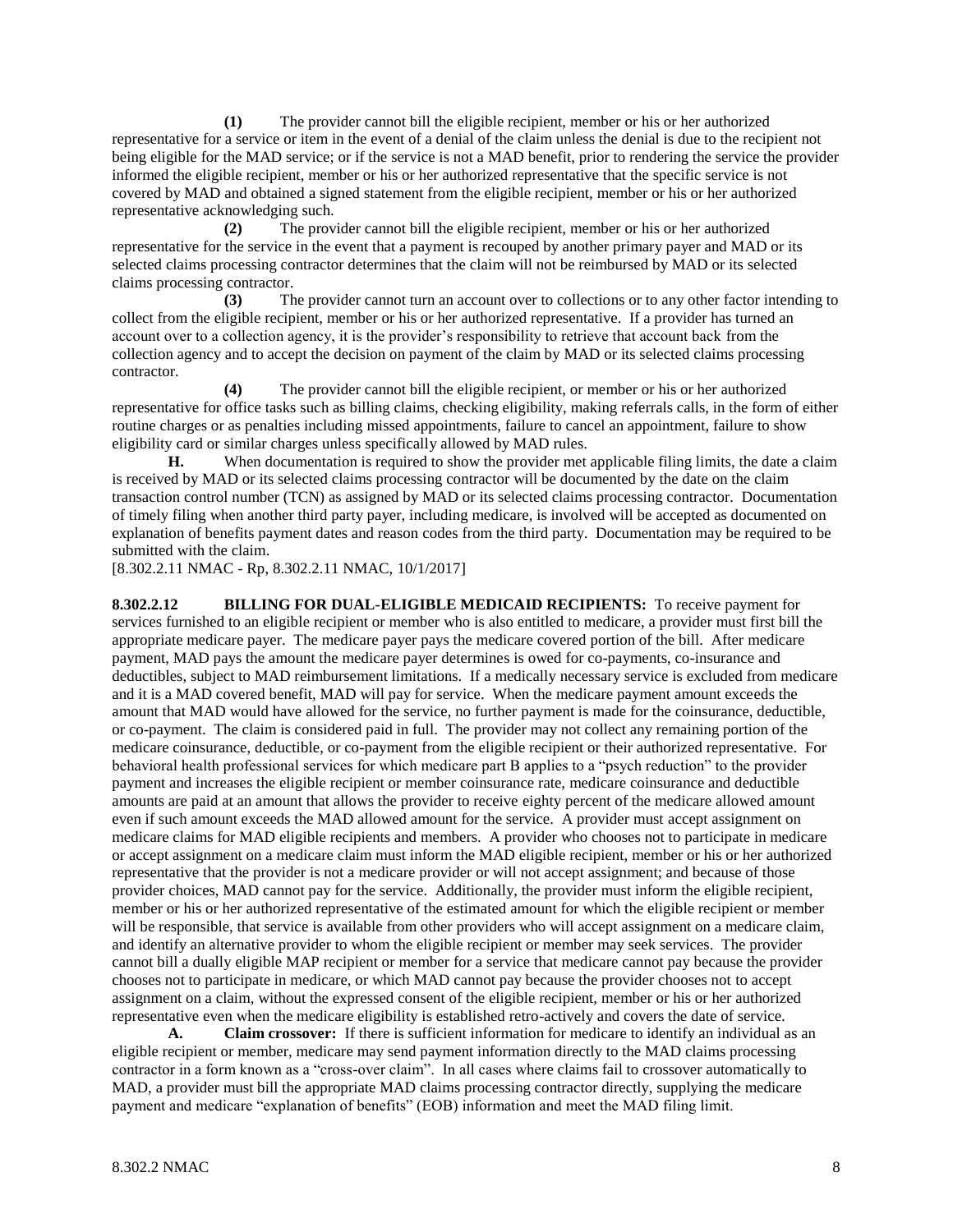**B. Medicare replacement plan or other health maintenance organization (HMO) plan:** When an eligible recipient or member belongs to a medicare replacement plan or HMO, MAD pays the amount the payer determines is owed for co-payment, coinsurance or deductible, subject to MAD reimbursement limitations. When the payer payment amount exceeds the amount that MAD would have allowed for the service, no further payment is made for the co-payment, coinsurance or deductible. The claim is considered paid in full. The provider may not collect any remaining portion of the payer co-payment, coinsurance or deductible from the eligible recipient, member or his or her authorized representative. For behavioral health services for which medicare part B applies to a "psych reduction" to the provider payment and increases the eligible recipient or member coinsurance rate, medicare coinsurance and deductible amounts are paid at the amount that allows the provider to receive up to eighty percent of the payer amount allowed even if the amount exceeds the MAD allowed amount for the services.

**C.** All other HMO and medicare replacement plan requirements, including provider network restrictions must be met for MAD to make payment on a claim. [8.302.2.12 NMAC - Rp, 8.302.2.12 NMAC, 10/1/2017]

**8.302.2.13 BILLING FOR CONTRACTED SERVICES:** MAD only makes payment to a provider who actually rendered the services. However, in the following instances a MAD provider can bill and be paid for covered contracted services.

**A.** A provider is reimbursed at encounter rates or other all-inclusive rates that may have some contracted services built into those rates. These providers include NF, ICF-IDD, residential treatment centers, a group home, a hospice agency, a federally qualified health center, a rural health clinic, and an IHS or tribal 638 facility.

**B.** A practitioner group, a clinic, an institutional professional component, and providers of professional services may bill for services furnished by practitioners under contract when the provider applications are approved by MAD, and the following apply:

**(1)** the MAD provider participation applications are completed by the billing entity and the practitioner rendering the service or in their employ; and

**(2)** the practitioner is listed as the rendering provider on the claim form.

**C.** Transportation providers may bill for contracted personnel, equipment or vehicles.

**D.** A provider may bill MAD directly for contracted services for the construction or assembly of equipment or prosthetic devices, construction of dental devices and prosthetics, hearing and vision prosthesis, orthotics, and repairs, when:

**(1)** the provider customarily uses the dental laboratory, optical supplier, hearing aid supplier, prosthetic or orthotic supplier equipment dealer, or manufacturer to do work; and

**(2)** the contractor doing the work does not qualify as an eligible provider in his or her own right.

**E.** For all other contracted services not specified above, written prior approval must be obtained from MAD or its designee before the provision of services.

**F. Billing rates for contracted services:** All services provided by a contractor and billed through a participating MAD provider must be billed at a rate based on direct and indirect costs, plus a reasonable administrative charge. The billing provider must ensure all MAD requirements are met by the contractor furnishing the service, including prior approval requirements, if applicable. Reimbursement for contracted services is included in the fee paid to the provider. For example, the amount paid to a dentist for a crown includes the dentist's work fitting the crown and the dental lab fees for making the crown.

**G. Recipient freedom of choice:** A provider cannot enter into contracts that are used to restrict an eligible recipient or member's freedom of choice. Some restrictions to this freedom of choice may apply to the purchases of medical devices and laboratory and radiology tests, and transportation 42 CFR Section 431.54(e), or for providers whose enrollment is under a moratorium as identified or approved by the secretary of the federal HHS or by CMS.

[8.302.2.13 NMAC - Rp, 8.302.2.13 NMAC, 10/1/2017]

## **8.302.2.14 BILLING AND PAYMENT LIMITATIONS:**

**A. Payment not allowed:** MAD does not pay factors either directly or by power of attorney 42 CFR Section 447.10(h). A factor is an individual or an organization, such as a collection agency or service bureau.

**B. No reimbursement for the discharge day:** An institutional or other residential provider, such as a NF, a hospital, an ICF-IID, and a provider of treatment foster care services are reimbursed for services furnished to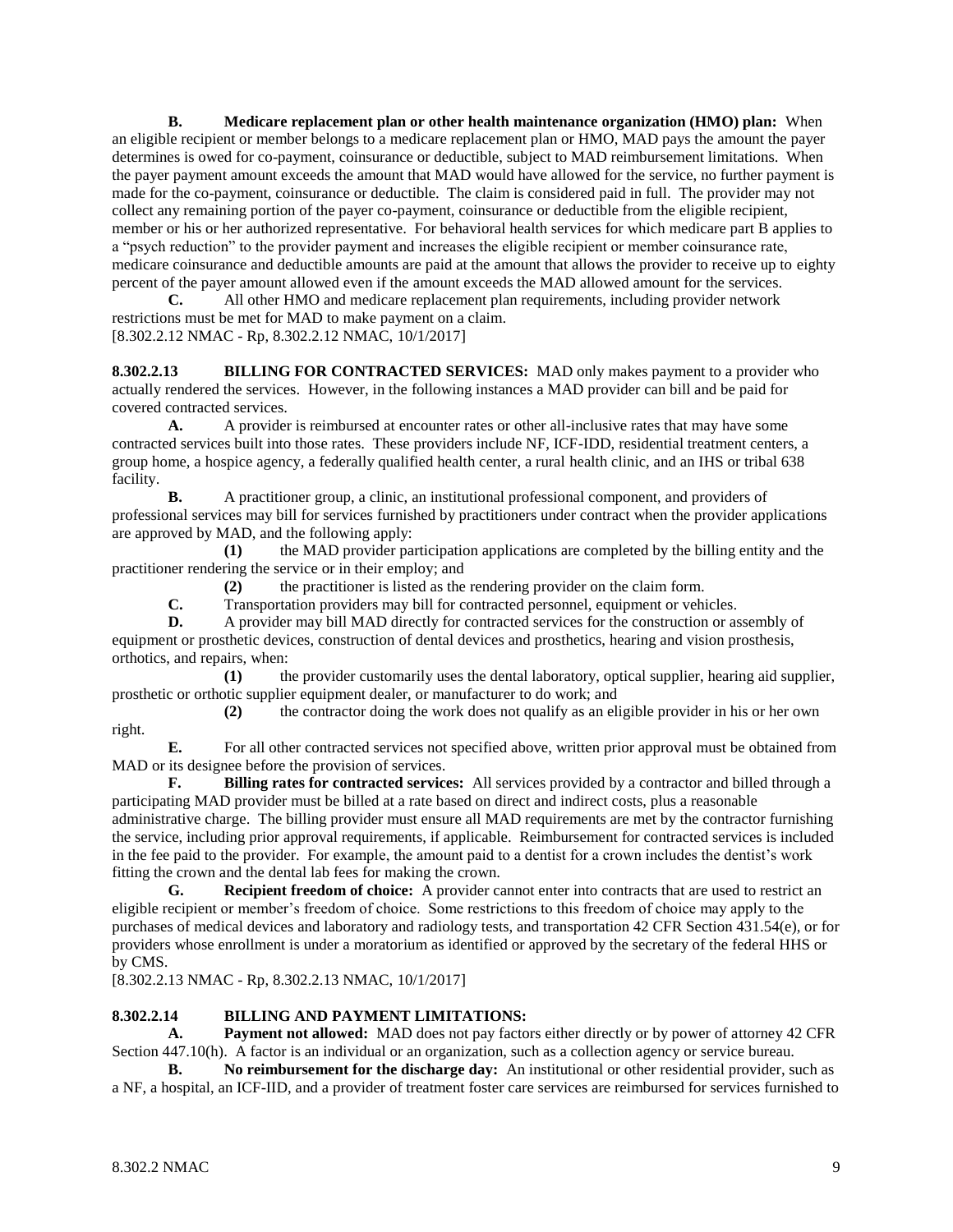an eligible recipient or member on the day of admission but are not reimbursed for services furnished on day of discharge.

- **C. No payment made for wrong services:** A provider shall not bill MAD for:
	- **(1)** services provided to the wrong patient;
	- **(2)** a service performed on the wrong body part of an eligible recipient or member; and
	- **(3)** an incorrect procedure performed on an eligible recipient or member.

**D. Payments for acquired conditions:** MAD may deny or limit payment on claims for services to treat an eligible recipient or member for a condition acquired during the course of a facility stay or in the rendering of other services.

[8.302.2.14 NMAC - Rp, 8.302.2.14 NMAC, 10/1/2017]

**8.302.2.15 INTEREST RATES ON COST SETTLEMENTS:** MAD charges interest on overpayments and pays interest on underpayments as a result of year-end cost settlements, unless waived.

**A. Interest periods:** Interest accrues from the date of the final determination of costs or from a date required by a subsequent administrative reversal. Interest is charged on the overpayment balance or paid on the underpayment balance for each 30 calendar day period that payment is delayed.

**(1)** For purposes of this provision, a final determination is considered to occur when:

**(a)** MAD, the MAD selected claims processing contractor, or the MAD audit contractor makes a written demand for payment or a written determination of underpayment; or

**(b)** a cost report which was filed in a timely manner indicates that an amount is due MAD and the amount due is not included with the report.

**(2)** The date of final determination for an additional overpayment or underpayment, as determined by the MAD audit contractor, is considered to occur if any of the previously mentioned events occur.

**(3)** The date of final determination for an unfiled cost report occurs the day after the date the cost report was due. A single extension of time not to exceed 30 calendar days is granted for good cause. A written request for the time extension must be received and approved by MAD before the cost report due date. When the cost report is filed, a second final determination date is calculated based on the occurrence of either of the aforementioned events.

**B. Interest rates:** The interest rate on overpayments and underpayments is based on the prevailing rate specified in bulletins issued under article 8020.20 of the treasury fiscal requirement manual. When a provider signs a repayment agreement with MAD for an overpayment, the following provisions apply:

**(1)** the rate of interest specified in the agreement is binding unless a default in the agreement occurs; or

**(2)** the rate of interest on the balance may change to the prevailing rate if the provider or supplier defaults on an installment and the prevailing rate in effect on the date the installment becomes overdue is higher than the rate specified in the agreement.

**C. Accrual of interest:** Even though a filed cost report does not show an overpayment, interest begins to accrue on the date of final determination, if MAD, the MAD audit contractor, or the MAD selected claims processing contractor determines that providers have been overpaid.

**(1)** Interest continues to accrue during administrative or judicial appeals and until final disposition of claims.

**(2)** If a cost report is filed which indicates that an amount is due MAD, interest on the amount due accrues from the date the cost report is filed unless:

**(a)** the full payment on the amount due accompanies the cost report; or

**(b)** the provider and the MAD audit contractor agree in advance to liquidate the overpayment through a reduction in interim payments over the next 30 calendar day period.

**(3)** If the MAD audit contractor determines that a further overpayment exists, interest accrues from the date of final determination.

**(4)** If the cost report is not filed, interest accrues from the day following the date the report was due, plus a single extension of time not to exceed 30 calendar days if granted for good cause, until the time the cost report is filed. Written requests for time extensions must be received for approval by MAD before cost reports due dates.

**(5)** Interest accrues on an underpayment owed by MAD to a provider beginning 30 calendar days from the date of MAD's notification of the underpayment by the MAD audit contractor.

**D. Interest charge waivers:** MAD may waive the interest charges when: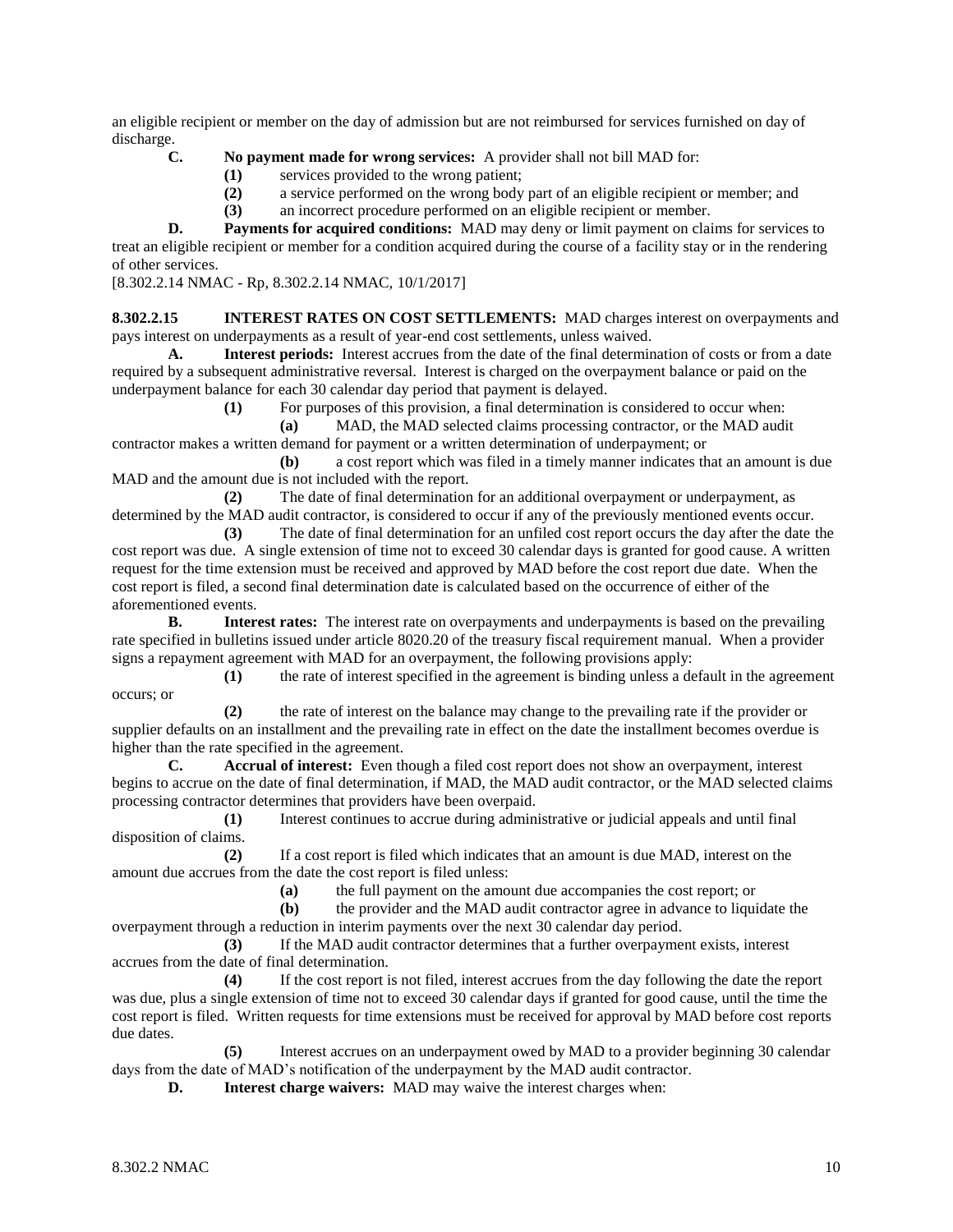**(1)** the overpayment is liquidated within 30 calendar days from the date of the final determination; or

**(2)** MAD determines that the administrative cost of collection exceeds the interest charges; interest is not waived for the period of time during which cost reports are due but remain unfiled for more than 30 calendar days.

**E. Interest charges with installment or partial payments:** If an overpayment is repaid in installments or recouped by withholding from several payments due to a billing provider, the amounts are applied in the following manner:

**(1)** each payment or recoupment is applied first to accrued interest and then to the principle; and

**(2)** after each payment or recoupment, interest accrues on the remaining unpaid balance; if an overpayment or an underpayment determination is reversed following an administrative hearing, appropriate adjustments are made on the overpayment or underpayment and the amount of interest charged.

**F. Allowable interest cost:** Allowable interest cost is the necessary and proper interest on both current and capital indebtedness. An interest cost is not allowable if it is one of the following:

**(1)** an interest assessment on a determined overpayment; or

**(2)** interest on funds borrowed to repay an overpayment; following an administrative review

and favorable provider decision, interest paid on funds borrowed to repay an overpayment or the interest assessed on an overpayment becomes an allowable cost.

[8.302.2.15 NMAC - Rp, 8.302.2.15 NMAC, 10/1/2017]

## **HISTORY OF 8.302.2 NMAC:**

**Pre-NMAC History:** The material in this part was derived from that previously filed with the State Records Center:

SP-004.1902, Methods and Standards of Establishing Payment Rates - Other Types of Care, filed 3/5/1981.

SP-004.2000, Section 4, General Program Administration Direct Payments to Certain Recipients for Physician's or Dentist's Services, filed 3/5/1981.

SP-004.2100, Section 4, General Program Administration Prohibition Against Reassignment of Provider Claims, filed 3/5/1981.

SP-006.0100, Section 6, Financial Administration Fiscal Policies and Accountability, filed 3/5/1981.

SP-006.0200, Section 6, Financial Administration Cost Allocation, filed 3/5/1981.

SP-006.0300, Section 6, Financial Administration State Financial Participation, filed 3/5/1981.

SP-004.1905, Definition of Timely Payment Requirement for the State of New Mexico, filed 6/10/1981.

ISD 304.1000, Provider Reimbursement Responsibility, filed 1/7/1980.

ISD 304.1000, Provider Reimbursement Responsibility, filed 9/9/1981.

ISD 304.2000, Recipient Reimbursement Responsibility, filed 1/9/1980.

ISD 304.3000, Reimbursement Limitations, filed 1/7/1980.

ISD 304.3000, Reimbursement Limitations, filed 9/9/1981.

ISD 304.3000, Reimbursement Limitations, filed 12/17/1985.

ISD 304.4000, Billing Limitations, filed 1/7/1980.

ISD 304.4000, Billing Limitations, filed 9/9/1981.

ISD 304.7000, Reimbursement To Out-of-State Providers, filed 1/7/1980.

ISD 304.7000, Reimbursement To Out-of-State Providers, filed 9/9/1981.

ISD 304.8000, Third Party Liability, filed 1/7/1980.

ISD 304.8000, Third Party Liability, filed 9/9/1981.

ISD 304.9000, Usual and Customary, filed 1/7/1980.

ISD 304.9000, Reasonable Charge Pricing, filed 9/9/1981.

ISD Rule 304.9000, Reasonable Charge Pricing, filed 2/17/1984.

ISD Rule 304.9000, Reasonable Charge Price, filed 3/30/1984.

MAD Rule 304.9, Reimbursement, filed 12/15/1987.

MAD Rule 304.9, Reimbursement, filed 8/11/1988.

MAD Rule 304, Billing and Reimbursement, filed 11/8/1989.

MAD Rule 304, Billing and Reimbursement, filed 4/21/1992.

## **History of Repealed Material:**

MAD Rule 304, Billing And Reimbursement, filed 4/21/1992 - Repealed effective 2/1/1995.